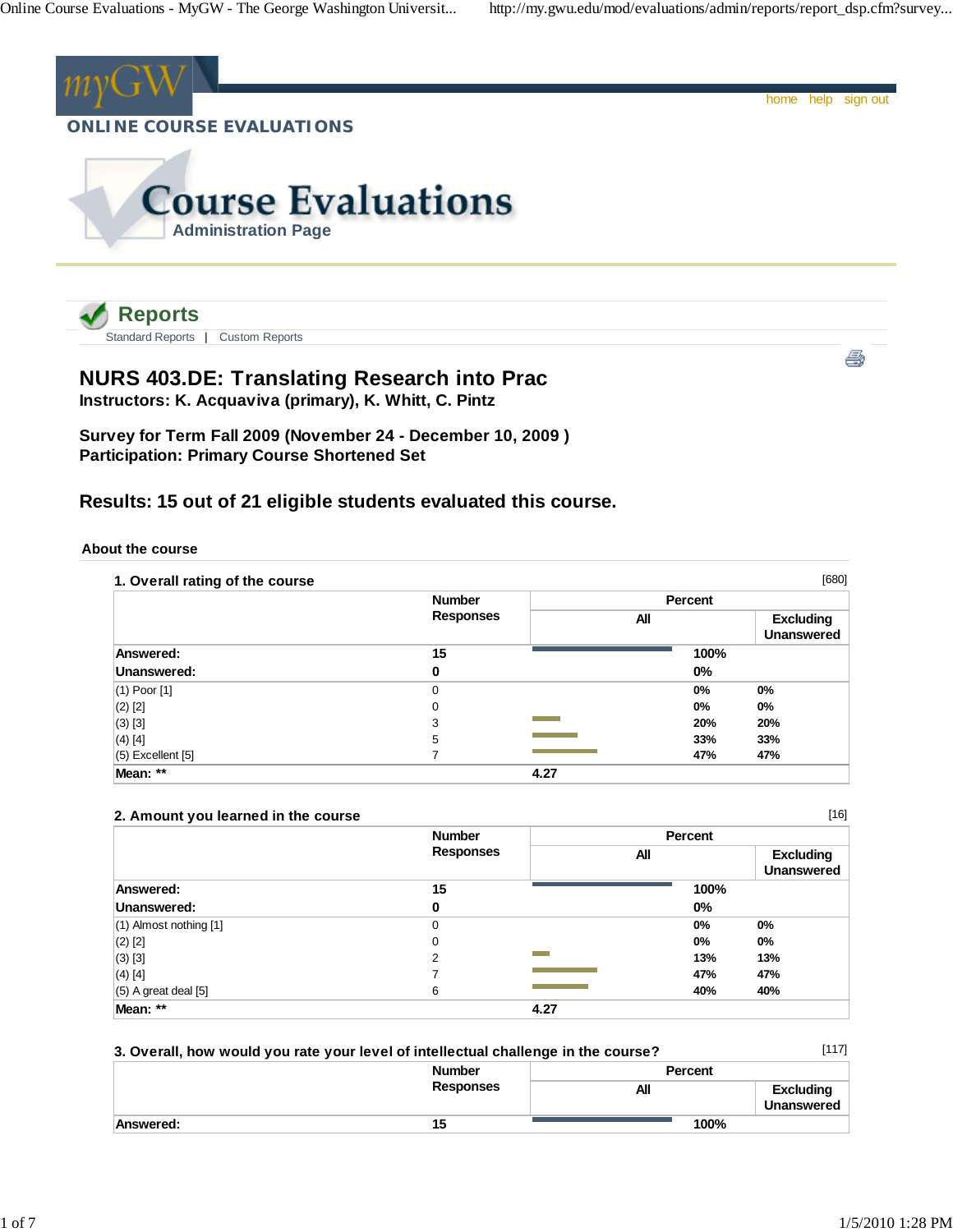| Unanswered:                       | ۰. |      | $0\%$ |     |
|-----------------------------------|----|------|-------|-----|
| $(1)$ Not at all challenged $[1]$ |    |      | 0%    | 0%  |
| $(2)$ [2]                         |    |      | 0%    | 0%  |
| $(3)$ [3]                         |    |      | 13%   | 13% |
| $(4)$ [4]                         | 4  |      | 27%   | 27% |
| $(5)$ Very challenged $[5]$       | 9  |      | 60%   | 60% |
| Mean: **                          |    | 4.47 |       |     |

#### **4. Amount of effort / work required was:**

|                                 | <b>Number</b><br><b>Responses</b> |      | Percent |                                       |
|---------------------------------|-----------------------------------|------|---------|---------------------------------------|
|                                 |                                   | All  |         | <b>Excluding</b><br><b>Unanswered</b> |
| Answered:                       | 15                                |      | 100%    |                                       |
| Unanswered:                     | 0                                 |      | $0\%$   |                                       |
| $(1)$ Very little $[1]$         | 0                                 |      | 0%      | $0\%$                                 |
| $(2)$ [2]                       | 0                                 |      | 0%      | 0%                                    |
| $(3)$ [3]                       | 0                                 |      | 0%      | $0\%$                                 |
| $(4)$ [4]                       |                                   |      | 47%     | 47%                                   |
| $(5)$ A great deal [5]          | 8                                 |      | 53%     | 53%                                   |
| Not applicable / No opinion [x] | 0                                 |      | 0%      | $0\%$                                 |
| Mean: **                        |                                   | 4.53 |         |                                       |

#### **5. Overall, how would you rate your level of engagement in the subject matter?**

 **Number Responses Percent All Excluding Unanswered Answered: 15 100% Unanswered:** 0 0% (1) Not at all engaged [1] 0 **0% 0%** (2) [2] 1 **7% 7%** (3) [3] 2 **13% 13%** (4) [4] 5 **33% 33%** (5) Very engaged [5] 7 **47% 47% Mean: \*\* 4.20**

#### **6. Increased conceptual understanding and/or critical thinking.**

|                                 | <b>Number</b><br><b>Responses</b> |      | Percent |                                       |
|---------------------------------|-----------------------------------|------|---------|---------------------------------------|
|                                 |                                   | All  |         | <b>Excluding</b><br><b>Unanswered</b> |
| Answered:                       | 15                                |      | 100%    |                                       |
| Unanswered:                     | 0                                 |      | 0%      |                                       |
| $(1)$ Not at all $[1]$          | 0                                 |      | $0\%$   | 0%                                    |
| $(2)$ [2]                       |                                   | ÷    | 7%      | 7%                                    |
| $(3)$ [3]                       |                                   | -    | 7%      | 7%                                    |
| $(4)$ [4]                       | 4                                 |      | 27%     | 27%                                   |
| $(5)$ A great deal $[5]$        | 9                                 |      | 60%     | 60%                                   |
| Not applicable / No opinion [x] | 0                                 |      | 0%      | $0\%$                                 |
| Mean: **                        |                                   | 4.40 |         |                                       |

### **7. Course content was organized in a manner that facilitated learning.**

| <b>Number</b><br><b>Responses</b> | Percent |                                       |  |
|-----------------------------------|---------|---------------------------------------|--|
|                                   | All     | <b>Excluding</b><br><b>Unanswered</b> |  |
| 15                                | 100%    |                                       |  |
| 0                                 | 0%      |                                       |  |
| 0                                 | 0%      | 0%                                    |  |
| 0                                 | $0\%$   | 0%                                    |  |
| 2                                 | 13%     | 13%                                   |  |
| 5                                 | 33%     | 33%                                   |  |
|                                   |         |                                       |  |

[118]

[129]

[122]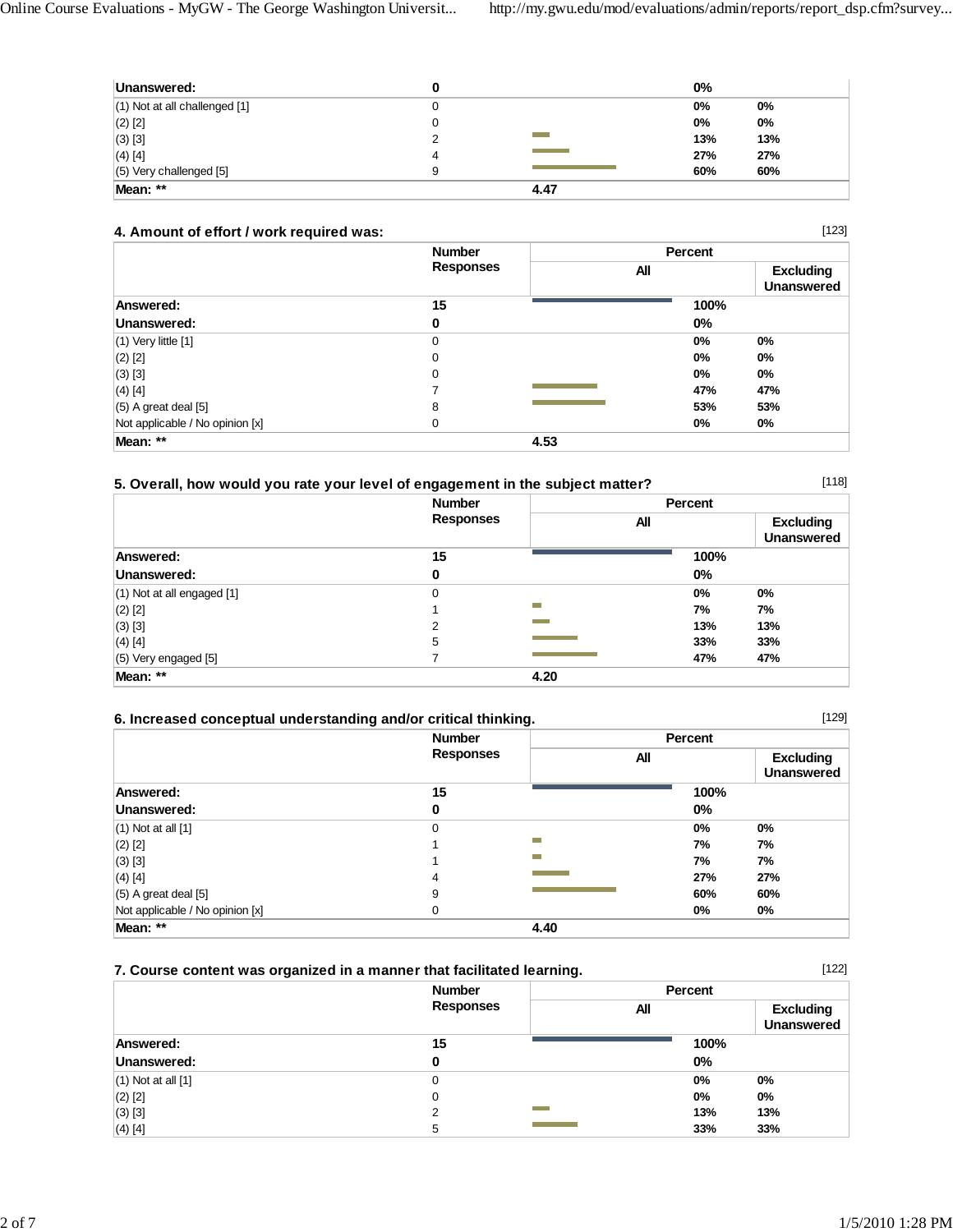| $(5)$ Completely $[5]$          |      | 53% | 53% |
|---------------------------------|------|-----|-----|
| Not applicable / No opinion [x] |      | 0%  | 0%  |
| Mean: **                        | 4.40 |     |     |

#### **About the instructor**

## **8. Overall rating of the instructor**

| 8. Overall rating of the instructor |                  |      |                | [679]                          |
|-------------------------------------|------------------|------|----------------|--------------------------------|
|                                     | <b>Number</b>    |      | <b>Percent</b> |                                |
|                                     | <b>Responses</b> | All  |                | <b>Excluding</b><br>Unanswered |
| Answered:                           | 15               |      | 100%           |                                |
| Unanswered:                         | $\mathbf 0$      |      | $0\%$          |                                |
| $(1)$ Poor $[1]$                    | $\mathbf 0$      |      | 0%             | 0%                             |
| $(2)$ [2]                           | 0                |      | 0%             | 0%                             |
| $(3)$ [3]                           | $\mathbf 0$      |      | 0%             | 0%                             |
| $(4)$ [4]                           | 3                |      | 20%            | 20%                            |
| $(5)$ Excellent $[5]$               | 12               |      | 80%            | 80%                            |
| Mean: **                            |                  | 4.80 |                |                                |

### **9. Was knowledgeable about the subject and course material.**

|                                      | <b>Number</b><br><b>Responses</b> |            | Percent |                                       |
|--------------------------------------|-----------------------------------|------------|---------|---------------------------------------|
|                                      |                                   |            | All     | <b>Excluding</b><br><b>Unanswered</b> |
| Answered:                            | 14                                |            | 93%     |                                       |
| Unanswered:                          |                                   | m.         | 7%      |                                       |
| $(1)$ Not at all knowledgeable $[1]$ | 0                                 |            | 0%      | $0\%$                                 |
| $(2)$ [2]                            | $\Omega$                          |            | 0%      | 0%                                    |
| $(3)$ [3]                            |                                   | <b>COL</b> | 7%      | 7%                                    |
| $(4)$ [4]                            | 2                                 |            | 13%     | 14%                                   |
| (5) Very knowledgeable [5]           | 11                                |            | 73%     | 79%                                   |
| Not applicable / No opinion [x]      | 0                                 |            | 0%      | 0%                                    |
| Mean: **                             |                                   | 4.71       |         |                                       |

### **10. Accessibility outside of class.**

|                                   | <b>Number</b>    | <b>Percent</b> |                                       |
|-----------------------------------|------------------|----------------|---------------------------------------|
|                                   | <b>Responses</b> | All            | <b>Excluding</b><br><b>Unanswered</b> |
| <b>Answered:</b>                  | 15               | 100%           |                                       |
| Unanswered:                       | 0                | 0%             |                                       |
| $(1)$ Not at all accessible $[1]$ | 0                | 0%             | 0%                                    |
| $(2)$ [2]                         | 0                | 0%             | $0\%$                                 |
| $(3)$ [3]                         | $\mathbf 0$      | 0%             | 0%                                    |
| $(4)$ [4]                         | 3                | 20%            | 20%                                   |
| $(5)$ Very accessible $[5]$       | 12               | 80%            | 80%                                   |
| Not applicable / No opinion [x]   | 0                | 0%             | $0\%$                                 |
| Mean: **                          |                  | 4.80           |                                       |

#### **11. Enthusiasm for topic/subject.**

|                                     | <b>Number</b>    | Percent                                      |
|-------------------------------------|------------------|----------------------------------------------|
|                                     | <b>Responses</b> | <b>Excluding</b><br>All<br><b>Unanswered</b> |
| Answered:                           | 15               | 100%                                         |
| Unanswered:                         | 0                | 0%                                           |
| $(1)$ Not at all enthusiastic $[1]$ | $\Omega$         | $0\%$<br>0%                                  |
| $(2)$ [2]                           | $\Omega$         | 0%<br>$0\%$                                  |
| $(3)$ [3]                           |                  | 7%<br>7%                                     |
| $(4)$ [4]                           | 2                | 13%<br>13%                                   |
| $(5)$ Very enthusiastic [5]         | 12               | 80%<br>80%                                   |
| Not applicable / No opinion [x]     | $\Omega$         | $0\%$<br>0%                                  |

[134]

[133]

[132]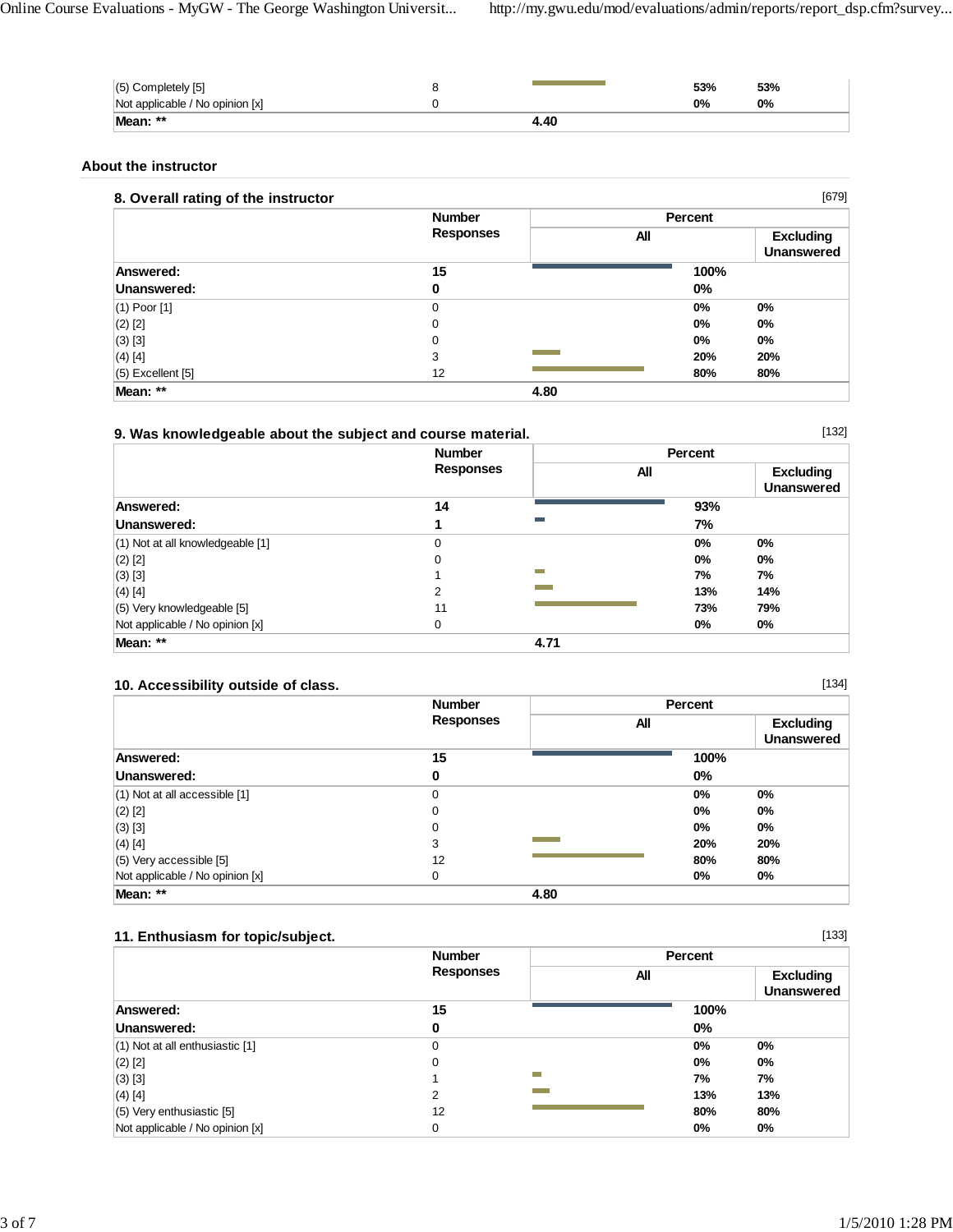[136]

**Mean: \*\* 4.73**

| [135]<br>12. Designed and used fair grading procedures. |                                   |      |                |                                       |
|---------------------------------------------------------|-----------------------------------|------|----------------|---------------------------------------|
|                                                         | <b>Number</b><br><b>Responses</b> |      | <b>Percent</b> |                                       |
|                                                         |                                   | All  |                | <b>Excluding</b><br><b>Unanswered</b> |
| Answered:                                               | 15                                |      | 100%           |                                       |
| Unanswered:                                             | 0                                 |      | $0\%$          |                                       |
| $(1)$ Not at all fair $[1]$                             | $\Omega$                          |      | 0%             | 0%                                    |
| $(2)$ [2]                                               | $\Omega$                          |      | $0\%$          | $0\%$                                 |
| $(3)$ [3]                                               |                                   | −    | 7%             | 7%                                    |
| $(4)$ [4]                                               | 4                                 |      | 27%            | 27%                                   |
| $(5)$ Very fair $[5]$                                   | 10                                |      | 67%            | 67%                                   |
| Not applicable / No opinion [x]                         | 0                                 |      | $0\%$          | $0\%$                                 |
| Mean: **                                                |                                   | 4.60 |                |                                       |

#### **13. Provided adequate feedback on exams/papers/performance.**

|                                 | <b>Number</b>    |                  | Percent |                                       |  |
|---------------------------------|------------------|------------------|---------|---------------------------------------|--|
|                                 | <b>Responses</b> |                  | All     | <b>Excluding</b><br><b>Unanswered</b> |  |
| Answered:                       | 14               |                  | 93%     |                                       |  |
| Unanswered:                     |                  | Ħ                | 7%      |                                       |  |
| $(1)$ Not adequate $[1]$        | 0                |                  | $0\%$   | 0%                                    |  |
| $(2)$ [2]                       | 0                |                  | 0%      | 0%                                    |  |
| $(3)$ [3]                       |                  | <b>The State</b> | 7%      | 7%                                    |  |
| $(4)$ [4]                       | 3                |                  | 20%     | 21%                                   |  |
| $(5)$ Very adequate $[5]$       | 10               |                  | 67%     | 71%                                   |  |
| Not applicable / No opinion [x] | 0                |                  | 0%      | 0%                                    |  |
| Mean: **                        |                  | 4.64             |         |                                       |  |

#### [681] **14. Use this space for any comments you may have about the course, the instructor, readings, etc.**

**Student 8:** the course was fragmented with a lot of intensity (discussion board, readings, assignments) in the first weeks then slowed down then sporadic. I think it would have been better to space it out more evenly. I did need the break from discussion so thank you for that. **Student 7:** Dr. Whitt was very approachable and very helpful through the course

**Student 1:** This course seemed redundant to my previous research courses and did not really add anything to my understanding.

**Student 4:** A great deal of work, especially keeping up with the readings; however, enjoyed it in spite of these challenges.

**Student 3:** This is the second course I have taken with Dr. Aquaviva and I wish I could take more. Dr. Aquaviva is a subject matter expert, an experienced facilitator and teacher, and is always enthusiastic, supportive, and professional. It was a pleasure to take this class. **Student 2:** Kim was very helpful in providing timely feedback for this course. Her comments and suggestions were very professioanl and she was accessable on the phone with me several times. I beleive Kim helps foster a sense of self confidence in students in the way she responds which is to continue to send us weekly messages that we are all doing well, we will get there and we will learn. In addition I must say I never thought I would find research so interesting and rewarding but this course was jus that.

**Student 12:** the course might be strengthened by the inclusion of powerpoint or another method of presentation by the instructors. Although I self-taught by reading and doing the assignments, I got the sense that the instructors' expertise would have added a lot of value to this course. Both instructors were supportive, helpful, accessible and positive- motivated me greatly because I never felt I couldn't ask a question and they encouraged me to think and redo so that my project was stronger and I learned much more because of this. Beginning the course with one or two articles that are well done systematic reviews would be helpful- knowing where the course is headed makes me tune in a bit differently. I could be wrong, but it might make sense to have people stick to a well done systematic review and drop the meta-analysis portion- I got stuck on that idea and many others tried. In retrospect, I should have put my time and effort into mastering the sytematic review because you cant get to the meta-analysis without it.

**Student 5:** Excellent course, excellent instructors.

#### **Department-Specific Questions**

#### **15. Course expectations were clear.**

| [1765]<br>15. Course expectations were clear. |                  |         |                                       |  |
|-----------------------------------------------|------------------|---------|---------------------------------------|--|
|                                               | <b>Number</b>    | Percent |                                       |  |
|                                               | <b>Responses</b> | All     | <b>Excluding</b><br><b>Unanswered</b> |  |
| Answered:                                     | 14               | 93%     |                                       |  |
| Unanswered:                                   | <b>The State</b> | 7%      |                                       |  |
| $(1)$ Strongly disagree [1]                   | 0                | 0%      | 0%                                    |  |
| $(2)$ [2]                                     |                  | 0%      | 0%                                    |  |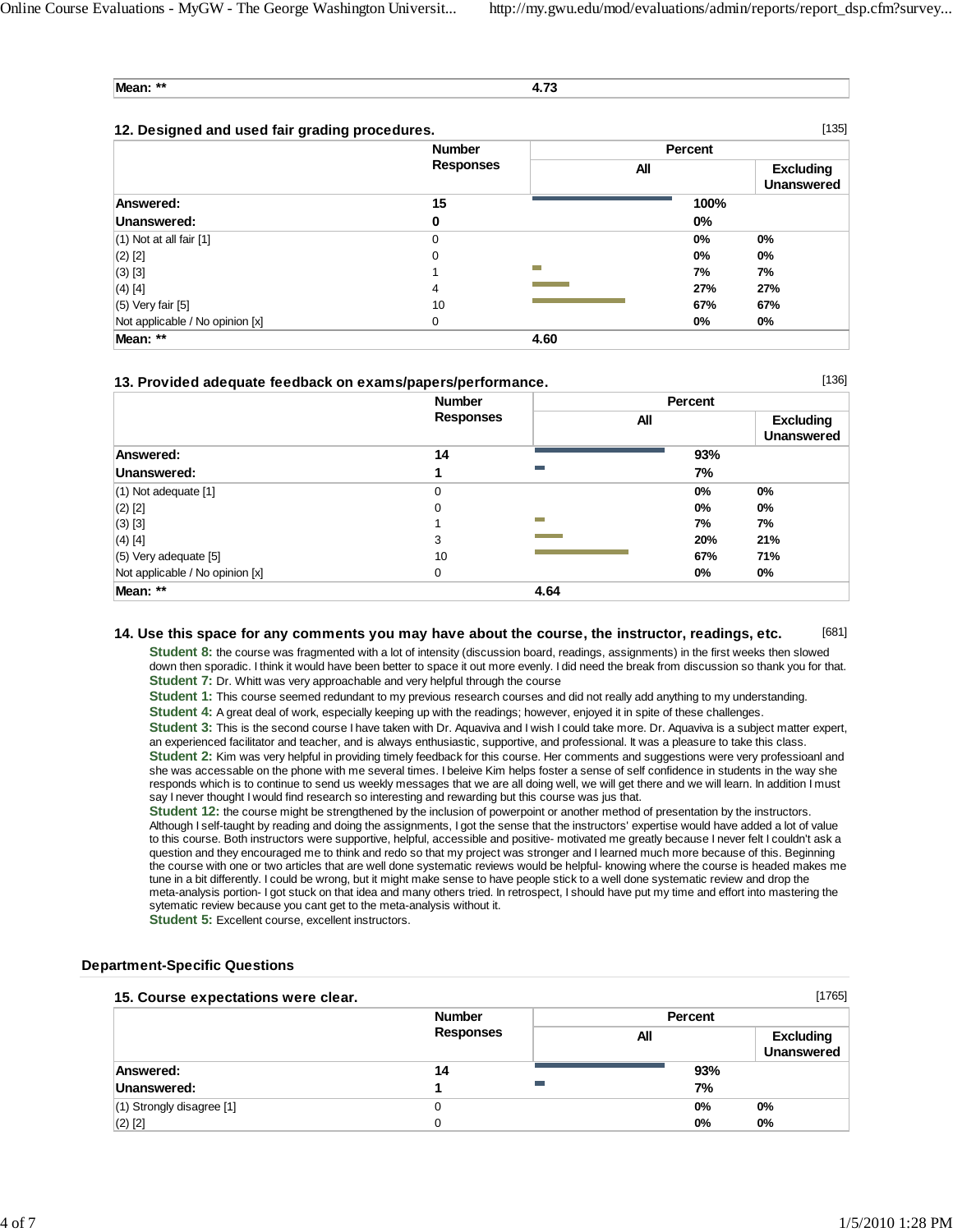| $(3)$ [3]                     |    |      | 0%  | 0%  |
|-------------------------------|----|------|-----|-----|
| $(4)$ [4]                     | 4  |      | 27% | 29% |
| $(5)$ Strongly agree $[5]$    | 10 |      | 67% | 71% |
| Not applicable/No opinion [x] |    |      | 0%  | 0%  |
| Mean: **                      |    | 4.71 |     |     |

| 16. Course materials were relevant and current. |  |  |  |  |  |  |  |
|-------------------------------------------------|--|--|--|--|--|--|--|
|-------------------------------------------------|--|--|--|--|--|--|--|

| [1766]<br>16. Course materials were relevant and current. |                                   |      |         |                                       |
|-----------------------------------------------------------|-----------------------------------|------|---------|---------------------------------------|
|                                                           | <b>Number</b><br><b>Responses</b> |      | Percent |                                       |
|                                                           |                                   |      | All     | <b>Excluding</b><br><b>Unanswered</b> |
| Answered:                                                 | 14                                |      | 93%     |                                       |
| Unanswered:                                               |                                   |      | 7%      |                                       |
| $(1)$ Strongly disagree [1]                               | 0                                 |      | 0%      | 0%                                    |
| $(2)$ [2]                                                 | 0                                 |      | 0%      | 0%                                    |
| $(3)$ [3]                                                 |                                   |      | 7%      | 7%                                    |
| $(4)$ [4]                                                 | 3                                 |      | 20%     | 21%                                   |
| $(5)$ Strongly agree [5]                                  | 10                                |      | 67%     | 71%                                   |
| Not applicable/No opinion [x]                             | 0                                 |      | 0%      | $0\%$                                 |
| Mean: **                                                  |                                   | 4.64 |         |                                       |

[1767]

| 17. Materials in Blackboard were organized and easily accessible. | <b>Number</b>    |                  |     | Percent                               |  |
|-------------------------------------------------------------------|------------------|------------------|-----|---------------------------------------|--|
|                                                                   | <b>Responses</b> |                  | All | <b>Excluding</b><br><b>Unanswered</b> |  |
| Answered:                                                         | 14               |                  | 93% |                                       |  |
| Unanswered:                                                       |                  | <b>The State</b> | 7%  |                                       |  |
| $(1)$ Strongly disagree [1]                                       | 0                |                  | 0%  | $0\%$                                 |  |
| $(2)$ [2]                                                         | 0                |                  | 0%  | $0\%$                                 |  |
| $(3)$ [3]                                                         | 0                |                  | 0%  | $0\%$                                 |  |
| $(4)$ [4]                                                         | 4                |                  | 27% | 29%                                   |  |
| $(5)$ Strong agree [5]                                            | 10               |                  | 67% | 71%                                   |  |
| Not applicable/No opinion [x]                                     | 0                |                  | 0%  | 0%                                    |  |
| Mean: **                                                          |                  | 4.71             |     |                                       |  |

| 18. Feedback on assignments and examinations was received in a timely manner. |                                   |                |                                       |  |
|-------------------------------------------------------------------------------|-----------------------------------|----------------|---------------------------------------|--|
|                                                                               | <b>Number</b><br><b>Responses</b> | <b>Percent</b> |                                       |  |
|                                                                               |                                   | All            | <b>Excluding</b><br><b>Unanswered</b> |  |
| Answered:                                                                     | 14                                | 93%            |                                       |  |
| Unanswered:                                                                   | <b>Contract</b>                   | 7%             |                                       |  |
| $(1)$ Strong disagree [1]                                                     | 0                                 | $0\%$          | $0\%$                                 |  |
| $(2)$ [2]                                                                     | 0                                 | $0\%$          | $0\%$                                 |  |
| $(3)$ [3]                                                                     | 0                                 | $0\%$          | $0\%$                                 |  |
| $(4)$ [4]                                                                     | 4                                 | 27%            | 29%                                   |  |
| (5) Strongly agree [5]                                                        | 10                                | 67%            | 71%                                   |  |
| Not applicable/ No opinion [x]                                                | 0                                 | 0%             | 0%                                    |  |
| Mean: **                                                                      |                                   | 4.71           |                                       |  |

| 19. The instructor encouraged discussions, questions, and the expression of ideas. | [1768]           |         |                                       |
|------------------------------------------------------------------------------------|------------------|---------|---------------------------------------|
|                                                                                    | <b>Number</b>    | Percent |                                       |
|                                                                                    | <b>Responses</b> | All     | <b>Excluding</b><br><b>Unanswered</b> |
| Answered:                                                                          | 14               | 93%     |                                       |
| Unanswered:                                                                        | Ħ                | 7%      |                                       |
| (1) Strongly disagree [1]                                                          | 0                | $0\%$   | $0\%$                                 |
| $(2)$ [2]                                                                          | 0                | $0\%$   | 0%                                    |
| $(3)$ [3]                                                                          | 0                | $0\%$   | 0%                                    |
| $(4)$ [4]                                                                          | 0                | $0\%$   | $0\%$                                 |
| $(5)$ Strongly agree [5]                                                           | 14               | 93%     | 100%                                  |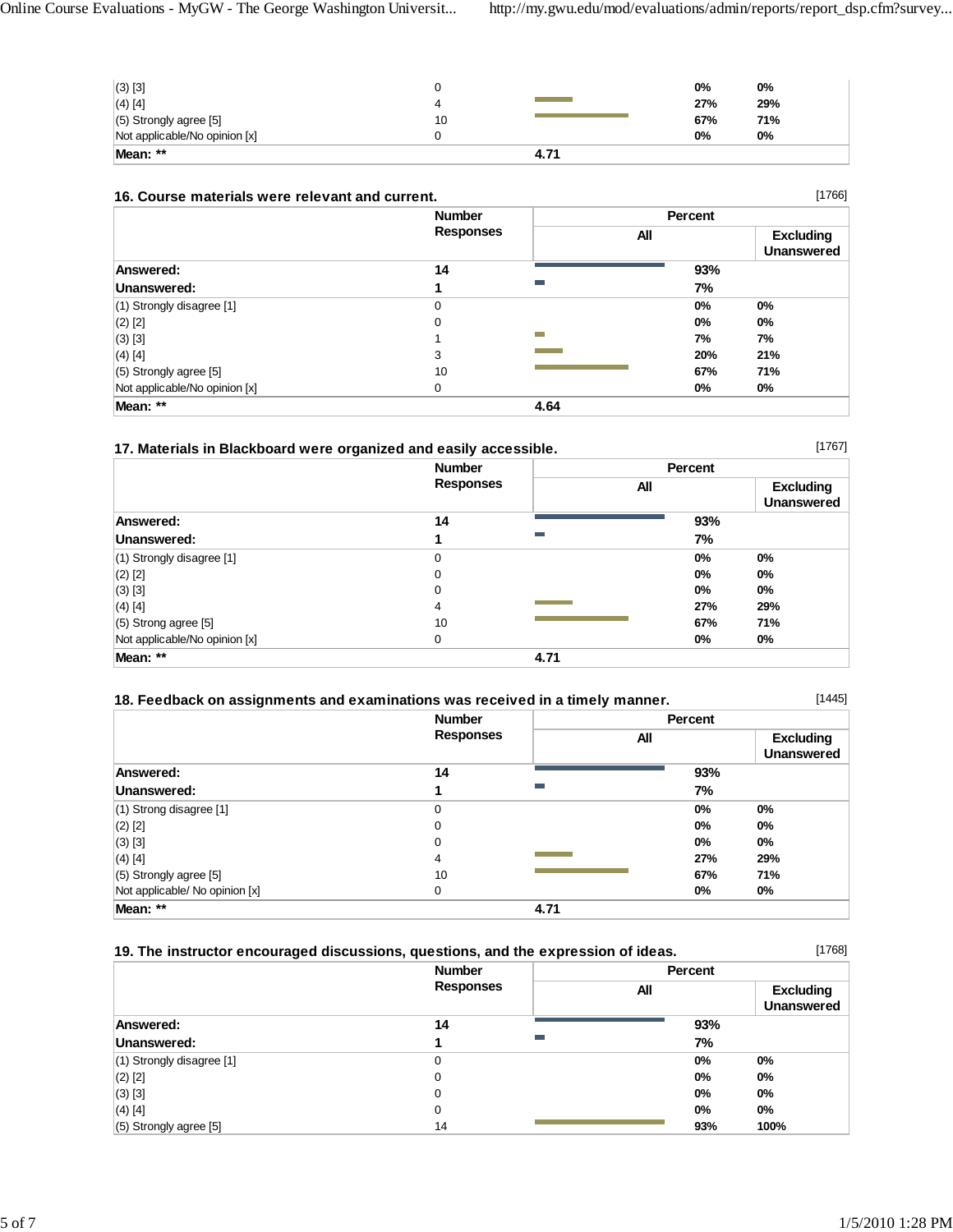| Not<br><u>Ixl</u><br>opinion<br>alıcahle/Nc |      | no,<br>V / 0 | no,<br>V / 0 |
|---------------------------------------------|------|--------------|--------------|
| Mean: **                                    | 5.00 |              |              |

| [1769]<br>20. The instructor encouraged use of online resources. |                  |      |         |                                       |
|------------------------------------------------------------------|------------------|------|---------|---------------------------------------|
|                                                                  | <b>Number</b>    |      | Percent |                                       |
|                                                                  | <b>Responses</b> |      | All     | <b>Excluding</b><br><b>Unanswered</b> |
| Answered:                                                        | 15               |      | 100%    |                                       |
| Unanswered:                                                      | 0                |      | $0\%$   |                                       |
| $(1)$ Strongly disagree [1]                                      | 0                |      | 0%      | 0%                                    |
| $(2)$ [2]                                                        | 0                |      | 0%      | 0%                                    |
| $(3)$ [3]                                                        | 0                |      | 0%      | $0\%$                                 |
| $(4)$ [4]                                                        | 2                |      | 13%     | 13%                                   |
| $(5)$ Strongly agree [5]                                         | 13               |      | 87%     | 87%                                   |
| Not applicable/No opinion [x]                                    | 0                |      | 0%      | 0%                                    |
| Mean: **                                                         |                  | 4.87 |         |                                       |

#### **21. The instructor used technology effectively.**

|                               | <b>Number</b>    |      | Percent |                                       |  |
|-------------------------------|------------------|------|---------|---------------------------------------|--|
|                               | <b>Responses</b> |      | All     | <b>Excluding</b><br><b>Unanswered</b> |  |
| Answered:                     | 15               |      | 100%    |                                       |  |
| Unanswered:                   | 0                |      | 0%      |                                       |  |
| $(1)$ Strongly disagree [1]   | 0                |      | 0%      | 0%                                    |  |
| $(2)$ [2]                     | $\mathbf 0$      |      | 0%      | $0\%$                                 |  |
| $(3)$ [3]                     | 0                |      | 0%      | 0%                                    |  |
| (4) [4]                       | 2                |      | 13%     | 13%                                   |  |
| $(5)$ Strongly agree $[5]$    | 13               |      | 87%     | 87%                                   |  |
| Not applicable/No opinion [x] | 0                |      | 0%      | $0\%$                                 |  |
| Mean: **                      |                  | 4.87 |         |                                       |  |

|  |  |  |  |  |  |  | 22. The instructor was open to being contacted for comments and questions. |
|--|--|--|--|--|--|--|----------------------------------------------------------------------------|
|--|--|--|--|--|--|--|----------------------------------------------------------------------------|

[1771]

[1770]

|                                | <b>Number</b>    | Percent |                                       |  |  |
|--------------------------------|------------------|---------|---------------------------------------|--|--|
|                                | <b>Responses</b> | All     | <b>Excluding</b><br><b>Unanswered</b> |  |  |
| Answered:                      | 15               | 100%    |                                       |  |  |
| Unanswered:                    | 0                | $0\%$   |                                       |  |  |
| $(1)$ Strong disagree [1]      | 0                | 0%      | 0%                                    |  |  |
| $(2)$ [2]                      | 0                | 0%      | 0%                                    |  |  |
| $(3)$ [3]                      | 0                | 0%      | 0%                                    |  |  |
| $(4)$ [4]                      | −                | 7%      | 7%                                    |  |  |
| $(5)$ Strongly agree [5]       | 14               | 93%     | 93%                                   |  |  |
| Not applicable/ No opinion [x] | 0                | 0%      | 0%                                    |  |  |
| Mean: **                       |                  | 4.93    |                                       |  |  |

#### [1772] **23. In order to make this course better for students in the future, please describe the most positive aspect(s) of this course.**

**Student 8:** Instructors care about the students and learning. We did not have to do a meta-analysis which was good. The teachers picked good readings and web sites and usually did not overwhelm us with the amount of reading, tutorials, etc each week, although there were a few weeks that it was just totally too much. I liked being able to work on the final project in sections as seperate assignments, (lit review table, code book, etc)this was very helpful.

**Student 6:** I liked learning how to do a systematic review.

**Student 4:** Collaboration in group project.

**Student 3:** As per my previous comments, Dr. Aquaviva is an experienced researcher and teacher who is enthusiastic about the subject matter as well as teaching. Although I did not produce a meta-analysis for this class, I was greatful to learn how do so as well as work on a small systematic review. Thank you very much, Mary-Michael Brown

**Student 2:** Excellent!!!

**Student 9:** Availability of resources and the wealth of information.

**Student 1:** The instructors were very available

**Student 11:** The requirements were fair and realistic. The instructors were very responsive and encouraging! This was so helpful, but research is a rather intimidating topic for me.

**Student 12:** The instructors-helpful, gracious, highly motivated, positive individuals who are experts in their fields. The project was a